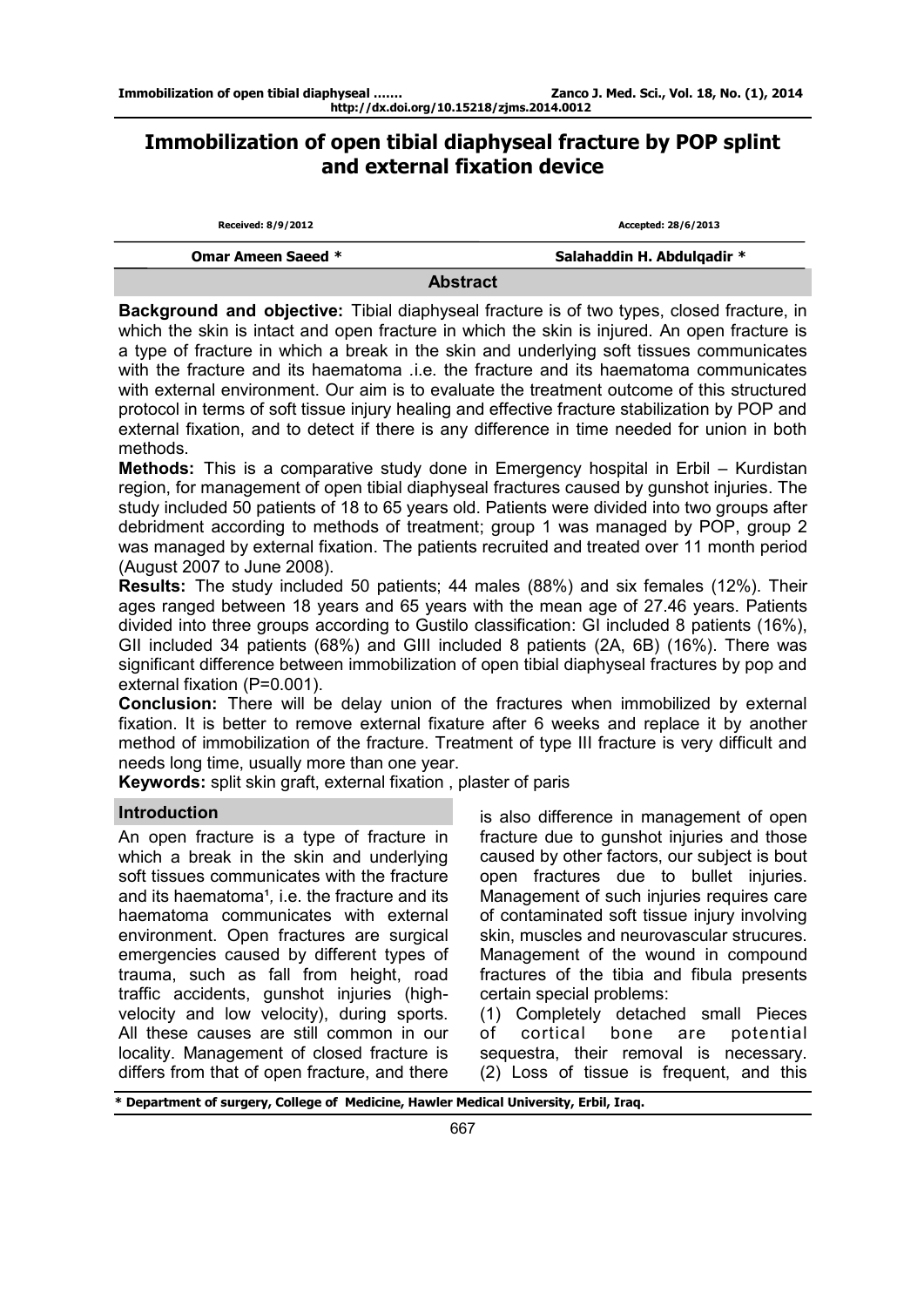makes wound closure difficult<sup>2</sup>. Some 50-75% of war injuries involve the limbs. Many principles governing bone healing in civilian blunt trauma do not apply to war injuries. The excisional aspect of the surgery of war wounds with fractures is particularly important. Avoiding complications has higher priority than rapid mobilization. Two phases of holding may be considered.

\* Initial holding between first and second operation. This should be confined to POP techniques.

\* Definitive holding-definitive holding may be a continuation of initial holding or a new technique. For instance, initial holding of a tibial fracture may be by a POP slab and the definitive holding for reasons of wound access and mobilization of joints may be by external fixation<sup>3</sup>. Equipment for internal fixation should not be made available for early management of war wounds (Except interlocking K Nail) it is readily abused, with disastrous results<sup>4</sup>. Early and aggressive physiotherapy is of paramount importance. Good surgery without physiotherapy often results in a human catastrophe.

# **Methods**

This is a comparative study done in Emergency hospital in Erbil – Kurdistan region, for management open tibial diaphyseal fractures caused by gunshot injuries, stabilization of the fracture is done by plaster of Paris (POP) and external fixation device, the comparison is for: fracture stabilization and state of fracture after removing pop and external fixature, whether more support is needed or not. The patients recruited and treated over 11-month period (August 2007 to June 2008). The study involved 50 patients between 18 and 65 years. Patients were divided into two groups, Group 1 managed by POP, group 2 managed by External fixation. Average time since injury was 6.5 hours (The time between injury and operation).

# **Principles of treatment:**

1. Resuscitation started by inserting IV

lines, some times more than one line needed, antibiotics given, reduction and splinting the injured limb for immobilization, wounds are covered with sterile dressing, then patient sent for X- Ray of the injured limb, then he or she transferred to the theater for wound debridement.

2. Wound debridement: as much as possible dead muscles are removed with contaminated subcutaneous fatty tissues.

3- Only necrotic skin edges excised, small detached pieces of bone removed, while large detached pieces of bone are kept, after washing these fragments with isotonic saline. Repair of injured nerves and tendons delayed for the time wound become clean, Figure1 and Figure 2.



**Figure 1**: Multiple shell injuries, before debridement



**Figure 2**: Debridement of the wound done.

4- Antibiotics given, against both Gr+ve and Gr-ve micro-organisms, and continued for three days, and the wound kept open.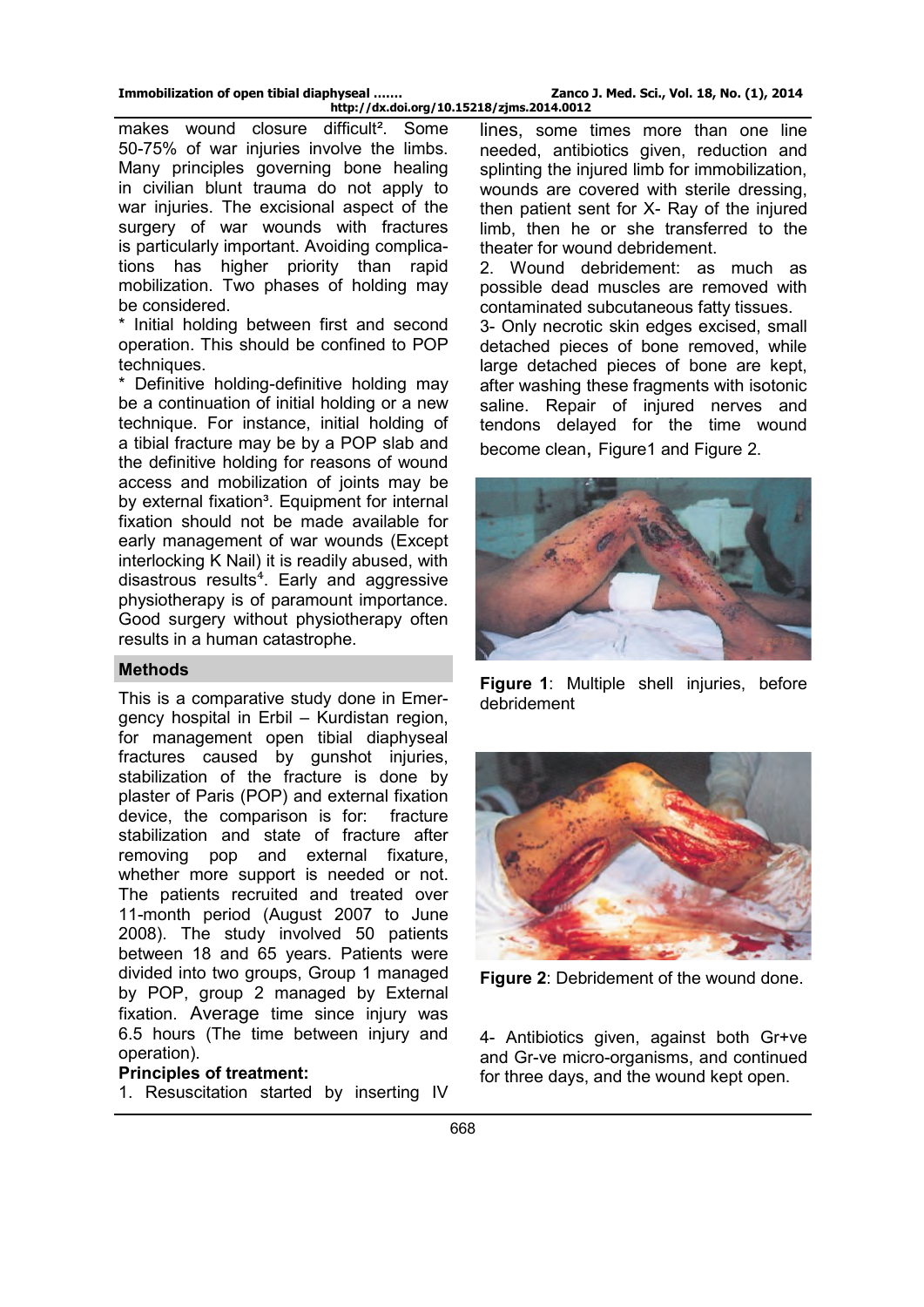5- Immobilization of the fractured limb. If POP used for immobilization, the fracture reduced by traction and posterior slab is applied, this is for type I and type II While for type III and some time for type II, External fixation used. When POP used, it changed from posterior slab to full above knee POP after removing of the stitches, in flexed 10° flexed knee, Figure 3.

6**- Wound cover**. Wounds coved after five days, by delayed primary closure (DPC) without tension, or by split skin graft (SSG).

7- Good physiotherapy started (e.g. quadriceps exercise) after operation frequent times daily.

8- Follow up done monthly.

9- Partial weight bearing (PWB) started after 6 weeks, using axillary crutch True grading is performed at the time of surgical debridement<sup>5</sup> several classification systems have been proposed for open fractures The Gustilo-Anderson system<sup>6</sup>. **Grade I**: the wound is less than 1-cm. there is little soft tissue damage with no crushing and the fracture not comminuted, Figure 4 and Figure 5.



**Figure 3** : Fracture stabilized by external fixation and the wound covered by SSG. Fracture immobilized by POP.





**Figure 4** : GI wound. **Figure 5**: Following surgical extension of the wound, the open fracture site was débrided and the fracture was fixed.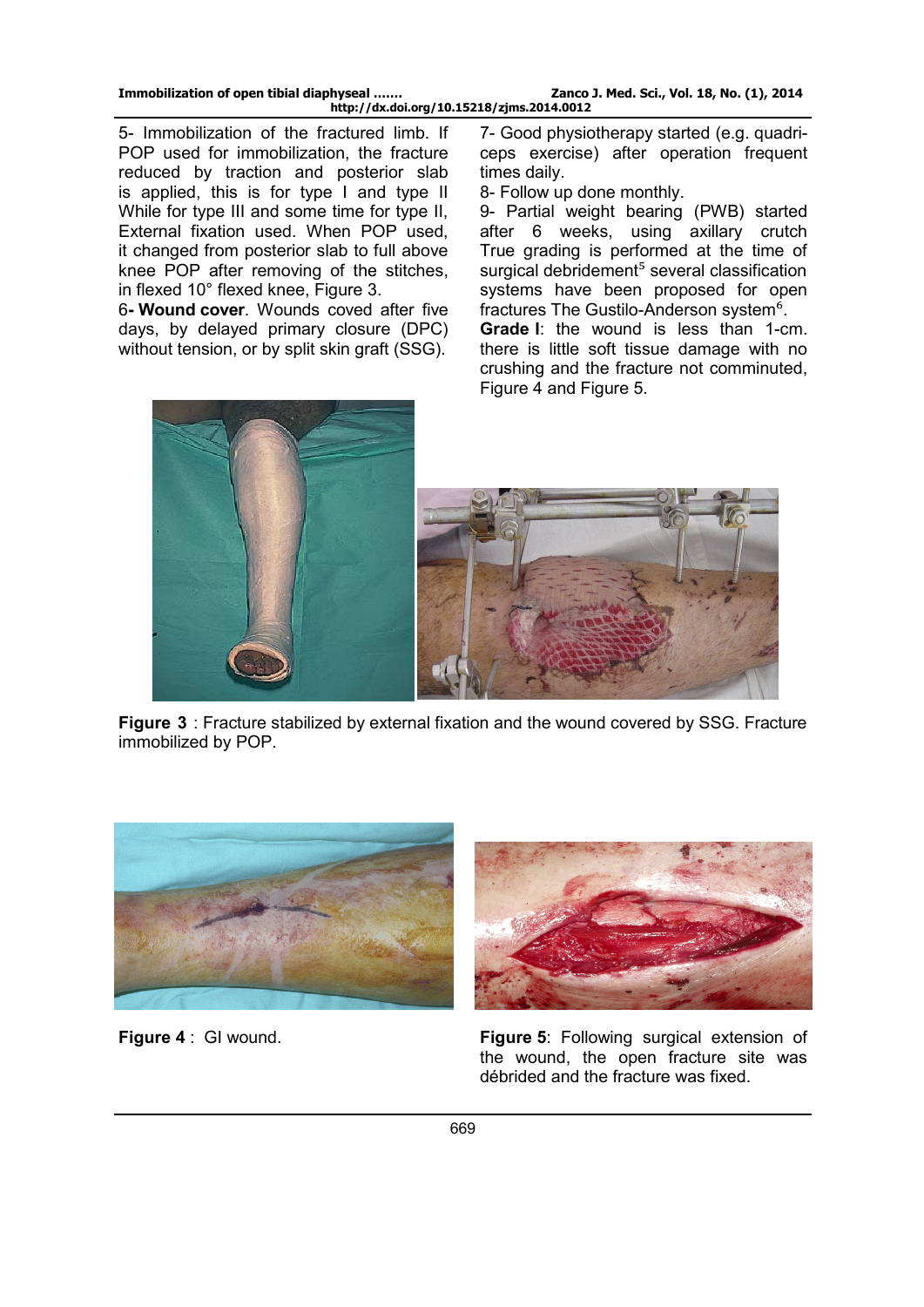**Grade II**: **-**: the wound is between 1- 10 cm long, there is not much soft tissue damage, and there is moderate comminution of fracture, Figure 6.

Grade III: the wound is greater than 10 cm, there is extensive damage to skin, soft tissue and neurovascular structures; it

is further subdivided Into:

**A**: (soft tissue wound with sufficient remaining tissues to Provide bony coverage). **B**: (the bone can not be covered, and there is also periosteal stripping.

**C**: (arterial laceration requiring surgical repair), Figure 7.



**Figure 6** : GII wound.



**Figure 7** : GIII wound.

#### **Results**

The study included 50 patients; 44 males (88%) and 6 females (12%). Their ages range between 18 years and 65 years with mean age of 27.46 years, Table 1.

**Table 1** : The sex distribution is seen in diagrams.

| Gender | <b>Frequency</b> | <b>Percent</b> |
|--------|------------------|----------------|
| Male   | 44               | 88.0           |
| Female | 6                | 12.0           |
| Total  | 50               | 100%           |

**Table 2** : Distributions of fractures according to Gustilo-Anderson classification.

| Gustilo grade | Frequency | <b>POP</b> | Ext.<br><b>Fixation</b> | Percent |
|---------------|-----------|------------|-------------------------|---------|
| GI            | 8         | 6          | 2                       | 16.0    |
| GII           | 34        | 18         | 16                      | 68.0    |
| GIII          | 8(2A, 6B) | 0          | 8                       | 16.0    |
| Total         | 50        | 24         | 26                      | 100%    |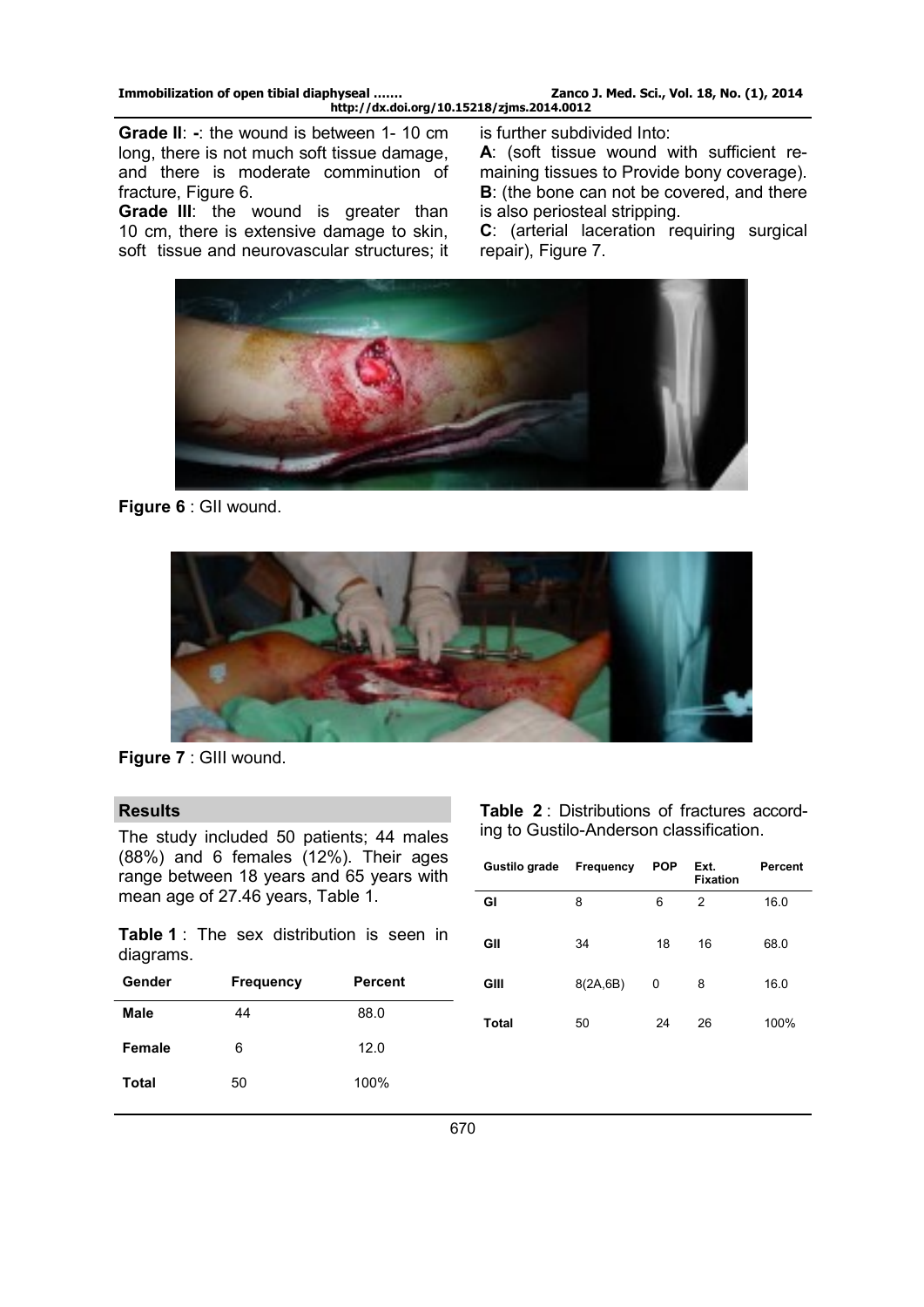**Immobilization of open tibial diaphyseal ……. Zanco J. Med. Sci., Vol. 18, No. (1), 2014 http://dx.doi.org/10.15218/zjms.2014.0012** 

| <b>Gustilo grade</b> | Total | <b>Fracture tibia alone</b> | <b>Fracture tibia &amp; Fibula</b> |
|----------------------|-------|-----------------------------|------------------------------------|
| G I                  |       |                             |                                    |
| G II                 | 34    | 21                          | 13                                 |
| G III                |       |                             | 8                                  |
| <b>Total</b>         | 50    | 26                          | 24                                 |

**Table 3**: Fracture of bones of the leg.

Surgical indications

12% (Gustilo type-I fractures) were no need for debridement 88% were in need for debridement.

|  | <b>Table 4: Debridement (DBR).</b> |  |
|--|------------------------------------|--|
|  |                                    |  |

| <b>Gustilo Grade</b> | Total     | <b>No DBR</b>  |       |    | <b>DBR</b> once | <b>DBR</b> twice |    | <b>DBR</b> three times |
|----------------------|-----------|----------------|-------|----|-----------------|------------------|----|------------------------|
| G I                  | 8(16%)    | 6 (12%)        |       | 2  | (4%)            |                  |    |                        |
| G II                 | 34 (68%)  | $\overline{0}$ |       | 29 | (58%)           | 4 (8%)           | 1. | (2%)                   |
| G III                | 8(16%)    | - 0            |       | 3  | (6%)            | 4 (8%)           |    | (2%)                   |
| <b>Total</b>         | 50 (100%) | 6              | (12%) | 34 | (68%)           | 8 (16%)          | 2  | $(4\%)$                |

**Table 5** : The various methods adopted for primary soft tissue management.

| <b>Wound covering</b> | Total | <b>Gustilo I</b> | <b>Gustilo II</b> | <b>Gustilo III</b> | <b>Percent %</b> |
|-----------------------|-------|------------------|-------------------|--------------------|------------------|
| <b>DPC</b>            | 24    |                  | 22                |                    | 48.0             |
| <b>SSG</b>            | 14    |                  |                   | 6                  | 28.0             |
| <b>DPC+SSG</b>        |       |                  |                   |                    | 12.0             |

Stabilization methods were employed as primary device are external fixation for 25 patients and POP for 25 patients.

**Table 6** : Average time of removing of POP & External fixation, patients with external they were on need for more support.

| Types       | <b>POP</b> | Ext. Fix              |
|-------------|------------|-----------------------|
|             | 17.6 Wks   | 19.65 Wks             |
| Ш           | 18.2 Wks   | 20.3 Wks +POP support |
| IIIA        |            | 28 Wks +POP support   |
| <b>IIIB</b> |            | 38 Wks + POP support  |

The difference in rate of healing between both methods due to:

1-In POP there is stress on fracture site, which enhance callus formation, while in External fixation the stress mainly carried by pins of external fixation.

2- In POP usually there is some movement (little movement) at site of fracture, which is also enhance callus formation, while in external fixation such movement is not present.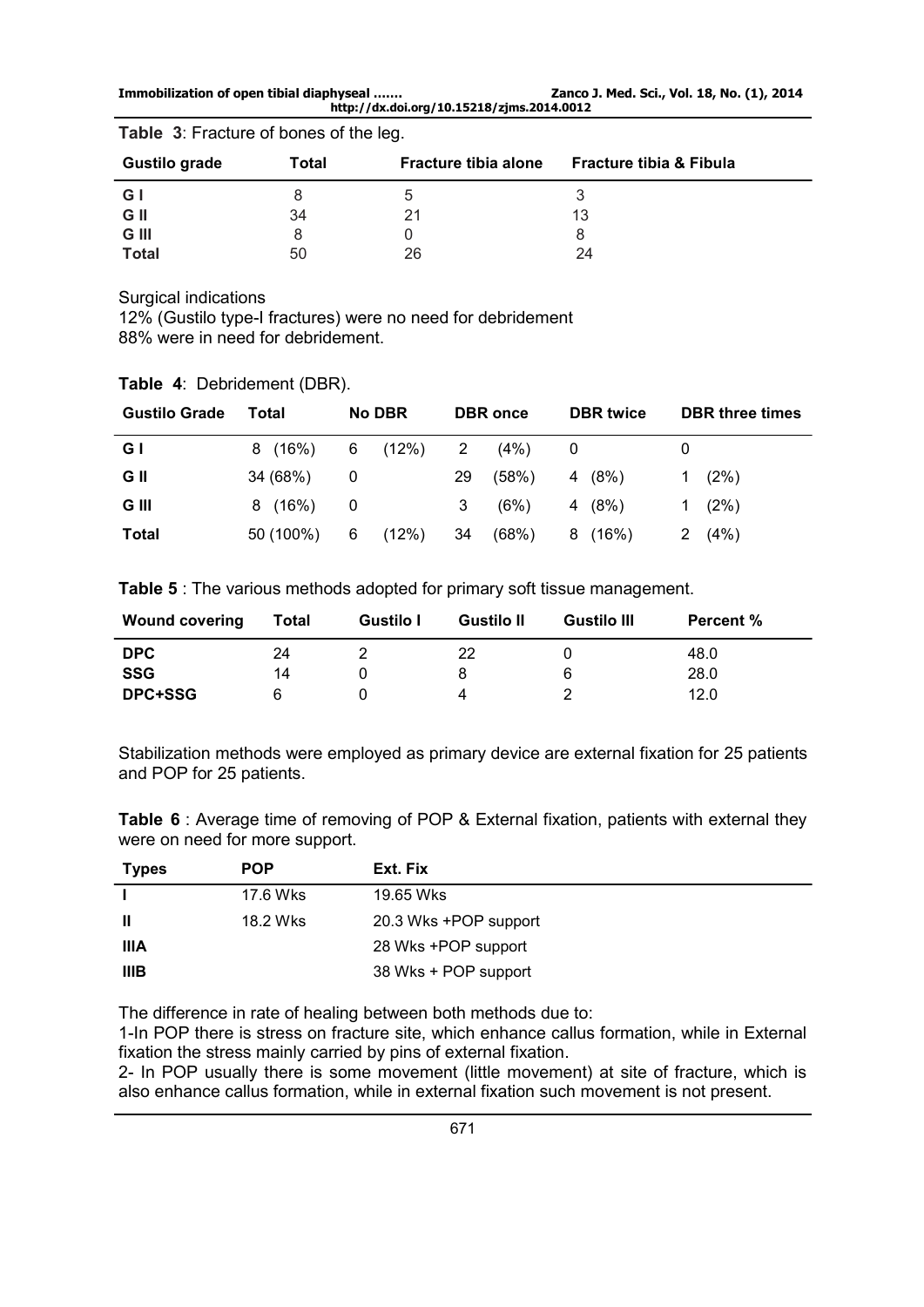**Immobilization of open tibial diaphyseal ……. Zanco J. Med. Sci., Vol. 18, No. (1), 2014 http://dx.doi.org/10.15218/zjms.2014.0012** 

| $\ldots$              |               |                   |            |              |  |
|-----------------------|---------------|-------------------|------------|--------------|--|
| <b>Complications</b>  | <b>Grades</b> | Ext.fix.          | <b>POP</b> | <b>Total</b> |  |
| Soft tissue infection | GI            | 0                 | 0          |              |  |
|                       | GII           | 4                 | 3          | 7(14%)       |  |
|                       | GIII          | 2(deep infection) | 0          | 2(4%)        |  |
| <b>Shortening</b>     | Grades        | Ext. Fix.         | <b>POP</b> | Total        |  |
|                       | GI            | 0                 | 0          | 0            |  |
|                       | GII           | 4                 | 3          | 7(14%)       |  |
|                       | GIII          | 4                 | 0          | 4(8%)        |  |
| <b>Total</b>          |               | 8                 | 3          | 11(22%)      |  |
| <b>Angulations</b>    |               | 2 (GII1-2%)       | 3GII (6%)  | 5(8%)        |  |
|                       |               |                   |            |              |  |

**Table 7**: Complications.

\*Shortening due to: Bone loss, by the effect of bullet, removing small pieces of bone during debridement & impaction of fracture during weight bearing.

\*Angulation may be due to inadequate fixation because highly comminuted fracture and inadequate realignment in POP.

### **Table 8**: T –Test group statistics.

| <b>Hold Fracture</b> | hold     | No. | Mean    | <b>Std. Deviation</b> |      |       |
|----------------------|----------|-----|---------|-----------------------|------|-------|
| Time of removal      | Ext.fix. | 25  | 26.2216 | 8.16002               | 3 18 | 0.001 |
| of fixator/Wks       | pop      | 25  | 18.97   | 5.458                 |      |       |

There was significant difference between immobilization of open tibial diaphyseal fractures by pop and external fixation<br> $P=0.001$   $p<0.05$ 

P=0.001 p<0.05 Chi square=4.16 P=0.041

# **Discussion**

Fractures are immobilized by pop & external fixation as follows: those of Gustilo type I are immobilized by pop, Gustilo type II immobilized by pop and external fixation, and those of type III are immobilized by external fixation only. This immobilization is similar to that mentioned by acharya Shankar etal, 2007<sup>1</sup>. Infection rate was 14% (superficial skin infection) in Type II, & 4% (deep infection)in Type III A & B.This result in compare with the studies of  $\Box$  infection is more in grade II, while give same result for type III. Gustilo type I, wounds were needs no debridment. All wounds (Type II & III) are kept open, for 3-5 days. The wound closed by DPC, SSG or by both DPC & SSG. This result is

dissimilar with the study of (Philip F.A) ⁹.Angulations, as a complication in cases may be due to iadequate fixation because highly comminuted fracture and inadequate realignment in POP. Debridment was done within 6.28 hours. It is the time that mentioned by Petal Minoo<sup>1</sup><sup>[2]</sup>. After external fixation removed, at an average time (22.65 weeks) still there was some movement and pain, pop used for further support for one Month or more. This is similar to that mentioned by Chapman<sup>5</sup>, that external fixation delays union of fracture. There is shortening in both methods of immobilization, which is due partially to the bone loss by direct effect of the bullet, and partially to removing of bone pieces during debridement. Malalignment in 4% of